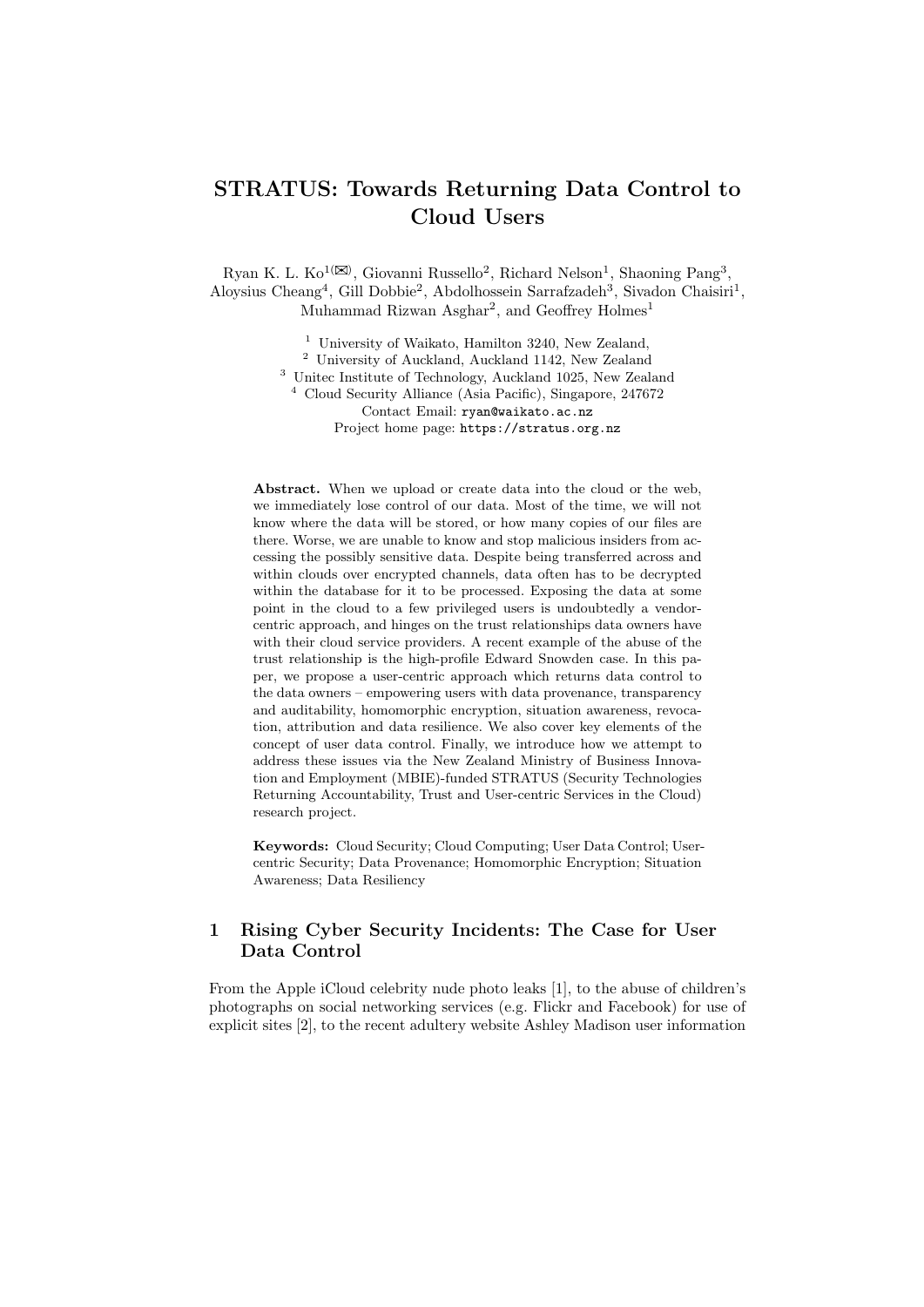leak [3], we are regularly witnessing a serious problem: the inability for data owners to help themselves in cyber security breeches situations.

Underlying this problem, is a serious deficiency we are observing with the current state of the cyber security industry: the inability for data owners to control their data. When one gets compromised in a cyber security situation, one usually has no idea how to proceed to understand the situation, analyse the evidence and perhaps solve the situation (e.g. attribute and present compelling evidence against the perpetuator of the attack).

#### 1.1 Lack of Ability Stemming From Lack of Data Control

Looking deeper into the gap of 'inability to help themselves', we notice the root of the issue is in the lack of control over the data they own, especially in the cloud or simply over the web. Sometimes, users do not even realise that their photographs taken from their mobile phone's camera are uploaded instantly onto public cloud storage, even though they may not have wanted those specific photos to go onto the cloud (despite agreeing to the terms and conditions of the application installation).

When we survey the landscape of cyber security tools, from the commonly known ones such as anti-malware and firewalls, to the sophisticated vulnerability scanners and penetration testing tools, none of them are built with the purpose of empowering the users to comprehensively help themselves in controlling their data's whereabouts and privacy in hacking incidents. There is no reversal or recourse.

#### 1.2 Everyday Scenarios Demonstrating Users' Lack of Data Control

In 2010, a 27-year-old Google site reliability engineer was caught spying on teenagers on the GTalk service [4]. He abused his privileged administrator rights and was only found out after the parents of a teenager reported him. According to the Google, the extend of the damage or possible abuse is unknown, as there is no technology tracking the evolution of data from a data-centric point of view. There was also no technology which could alert the affected teenagers about the unauthorised access from the backend of the cloud service.

With no real accountability of administrators' rights over the access of clients' data, many more situations like these potentially happen on a daily basis in (both public and private) clouds utilised by businesses around the world. The sole reliance on the trust and reputation of a cloud service provider and their employees is neither a strong nor sustainable way forward for the cloud computing industry.

# 2 Elements of User Data Control and Related Work

Returning control of data to users is a 'holy grail' of cloud security research as it addresses trust tensions and accountability issues inherent in storing and processing of proprietary data in cloud environments.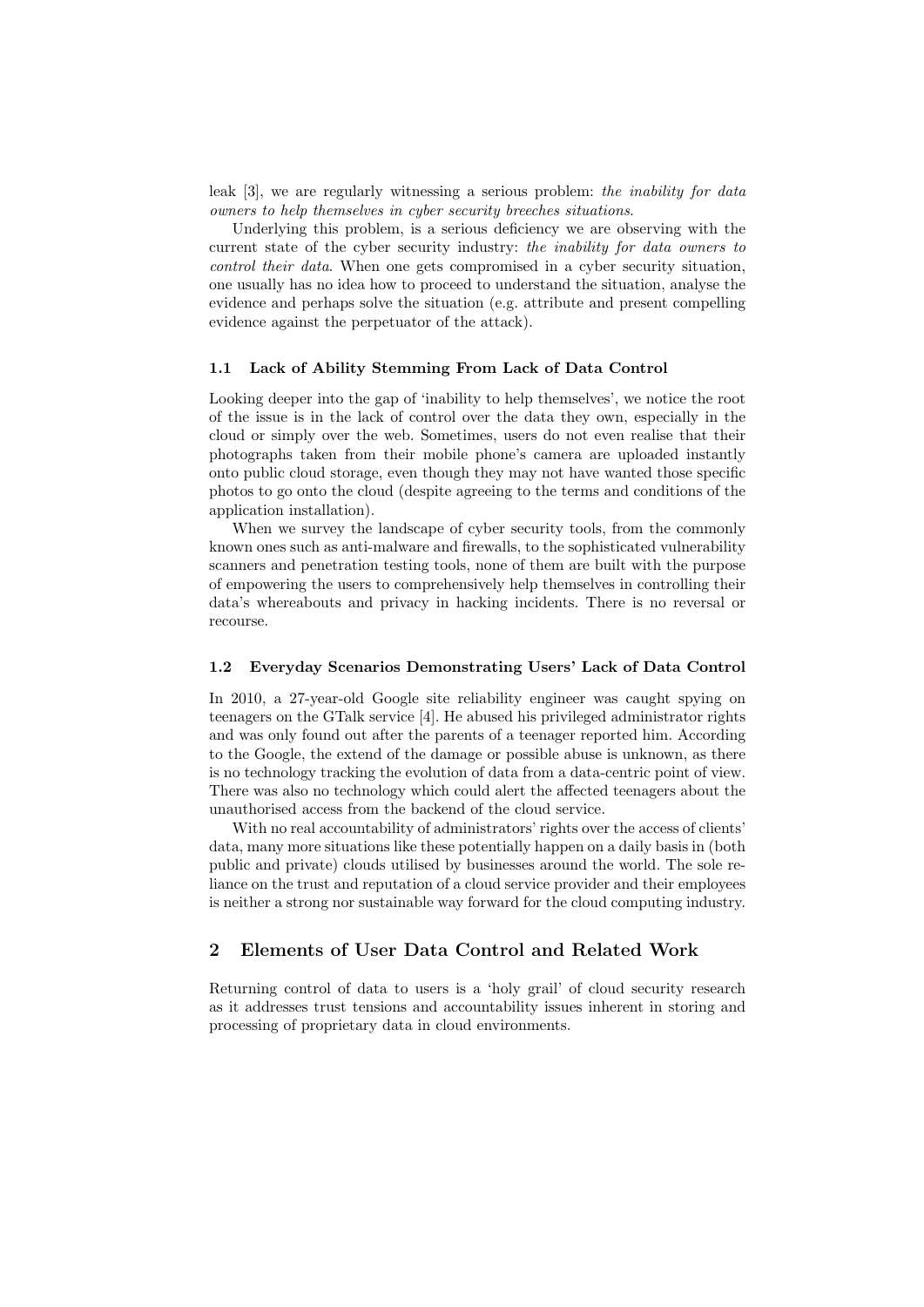Solving this 'holy grail' will also carve out a niche in security technologies around user control over their data through four proposed elements:

- Element 1 Transparency and auditability of data,
- **Element 2** Privacy of data during processing and storing,
- Element 3 Detection and revocation of malicious actions, and
- Element 4 Resiliency and rapid recovery from untoward events.

Without all elements, the user cannot gain full control over their data, thus both technical and compliance aspects around these four elements will need to be addressed. We propose STRATUS (short for 'Security Technologies Returning Accountability, Trust and User-centric Services in the Cloud'), which will address the four elements, i.e. Research Aims (RAs), each focusing on one of these dimensions of user control of data. More details of STRATUS will be covered in Section 3 – Proposed Methodology. Before we delve into the STRATUS approach, we will need to understand in-depth, the elements of user data control in cloud environments. We will now provide a brief overview of the four main elements.

#### 2.1 Element 1: Transparency and Auditability of Data Activities

Element 1 enables cloud users to trace and reconstruct data provenance, i.e. "what's happened to their data" behind the scenes. Technologies enabling cloud stakeholders to keep track of the provenance (i.e. derivation history) of their data will be built – enabling them to know if malicious insiders have accessed their data, or whether the users have leaked their important data to foreign systems.

Element 1 also covers the crucial governance aspects of cloud data and links technical implementations with auditing and compliance guidelines, standards, or regulations (e.g. CSA CCM [5], ISO27001 [6], PCI DSS [7]). From the global security perspective, Moreover, Element 1 addresses the difficulty in tracking criminals who use evasion and encryption techniques to mask their digital trails and activities.

# 2.2 Element 2: Protection of Privacy of Data During Processing and Storing

This Element addresses the issue of how users can ensure their data privacy in clouds, without compromising search, functionality or analytical capability. Currently, encrypted data cannot be processed or utilised meaningfully by computing systems. Element 2 aims to overcome this by enabling encrypted data to be utilised by cloud servers without revealing private data to the cloud system administrators – thereby preserving privacy of data without compromising the data utility.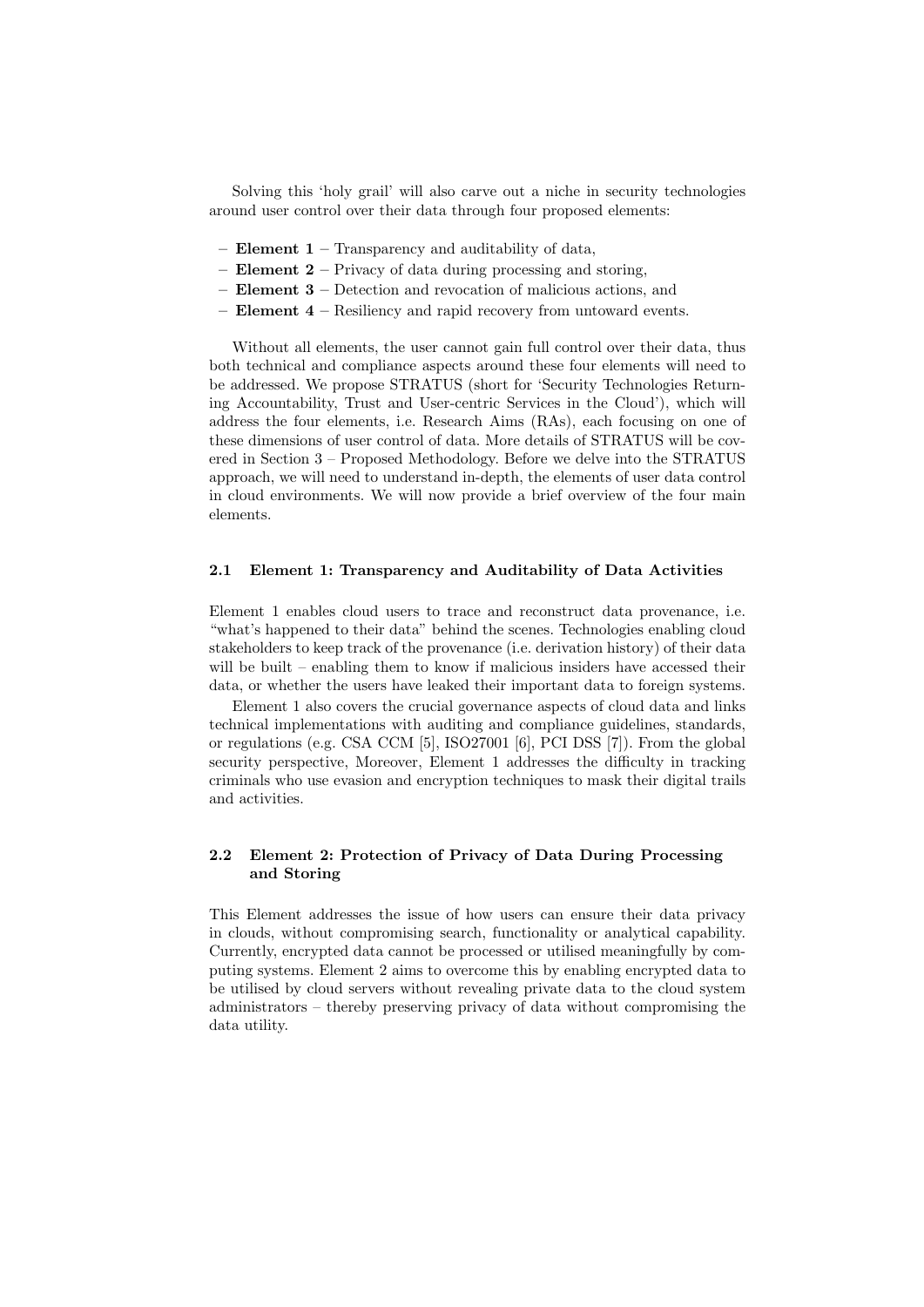## 2.3 Element 3: Immediate Detection and Revocation of Malicious Actions

This Element has three objectives:

- 1. Providing 'situational awareness' tools enabling cloud stakeholders to have real-time awareness of their data status.
- 2. New techniques that instantly reveal cloud software vulnerabilities and remedy them 'on the fly'. Current cloud technologies are protected by traditional but unsustainable methods (i.e. malware scanning using rule-based techniques).
- 3. Capabilities to attribute threat sources and revoke anomalous actions, i.e. achieving true control of one's data.

## 2.4 Element 4: Resiliency and Rapid Recovery from Untoward Events

Element 4's main objective is to enable rapid recovery from untoward incidents, malicious attacks and acts of nature. Due to a lack of work [8, 9] devoted to defending business data from malicious attacks and from large scale disasters, the following techniques will be developed: (1) techniques building resiliency into services; (2) decentralised cloud storage, and (3) multi-cloud based disaster recovery techniques. Tools that can be used in clouds to protect the availability of data through a decentralised solution must be developed. The solution should enable back-ups to be automatically replicated at multiple independent sites in near real-time.

# 3 Proposed Methodology

As mentioned, the proposed STRATUS approach will be based on addressing the above four key elements of user data control in clouds. STRATUS will create a platform of novel user-centric cloud security technologies that can be used by New Zealand companies to differentiate their products and services in global markets.

Our over-arching research goal therefore is to create first-in-the-world to export cloud security technologies that enable users to be aware of, assess and manage security events themselves. The research programme to deliver this comprises four 'Research Aims' (RAs), which are listed below. Each RA comprises one to three projects, which represent more specific technology developments as follows:

# 3.1 RA1: Transparency and Auditability of Data Activities in Clouds

Project 1: Tracking and Reconstruction of Data Provenance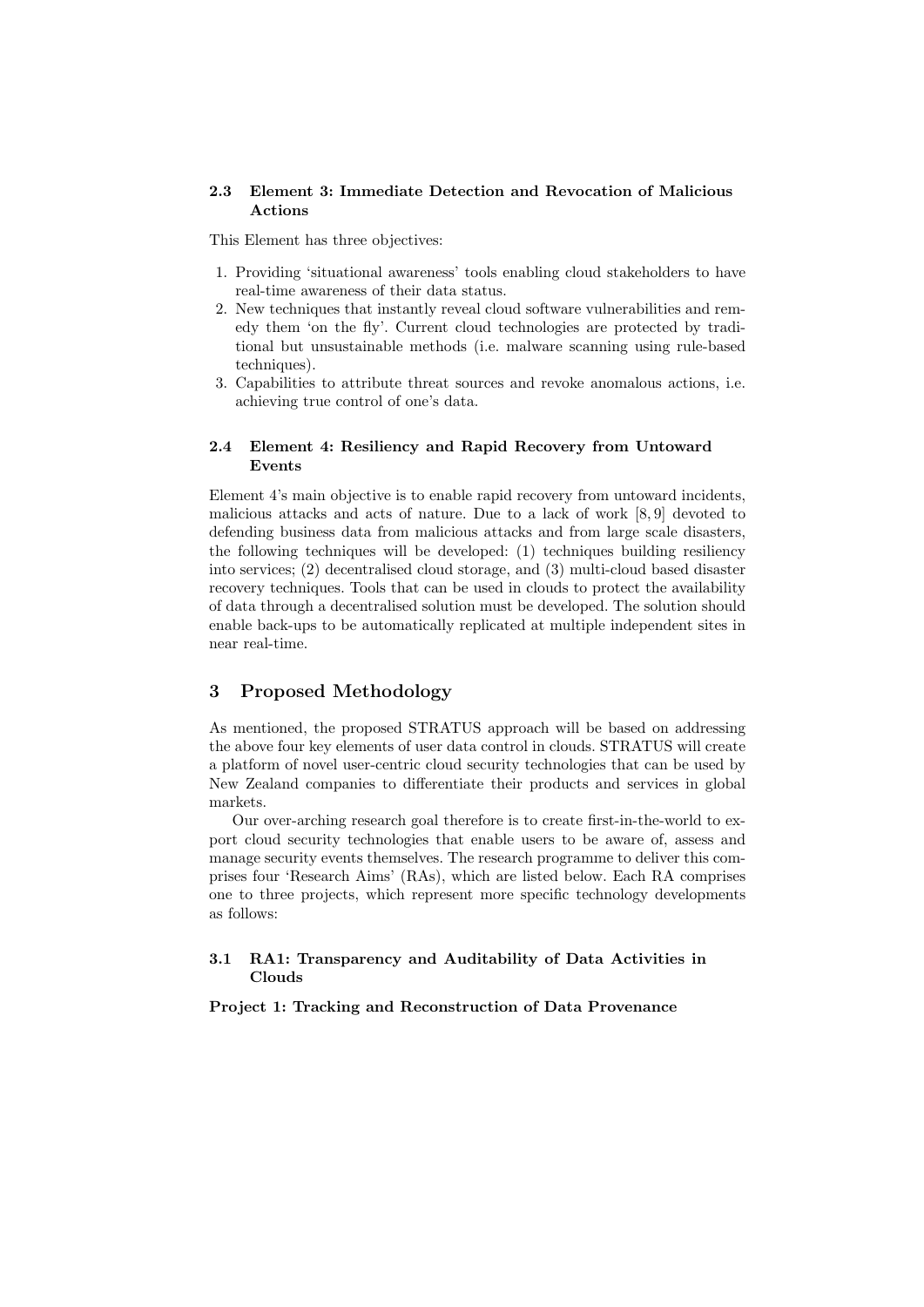Aims – This project enables cloud users to know data provenance, or "what has happened to their data" behind the scenes. Project 1 builds on Ko's research in cloud data provenance [10–14]. We will develop provenance tracking and reconstruction techniques to support data incident investigations. We will also build technologies that automate data-centric evidence acquisition and data forensics tasks required in RA3.

Gaps & Scientific Principles Addressed – The project addresses cloud data provenance and transparency of data activities. There is currently no elegant solution to this problem [10] due to the following challenging scientific problems. First, current cloud monitoring tools [15–17] (e.g. HyTrust [17]) only monitor utilisation and performance, and overlook data flow in clouds. Second, while most clouds adopt file-integrity checking systems (FICS) (e.g. TripWire [18]) to detect file intrusions, they do not track the history of changes and only report the last change [19]. Third, existing data provenance techniques [10–12] are not user-centric but vendor-centric [20]. There is also an absence of real-time provenance and timeline reconstruction techniques to piece back data activities and threat sources.

Methodology – We will focus on investigating research questions and developing proofs-of-concept using continuous hypothesis testing [21] within the University of Waikato (UoW)'s Cloud8 (large-scale cloud test-bed): (1) redesigning cloud systems to embed provenance records in their metadata (2) design, patent and implement cloud data access protocols (3) building data-centric logging, provenance mining, and reconstruction mechanisms that collect provenance not only within, but also outside clouds. The inventions will be verified against our commercial collaborators. Then, they will be validated against real-life scenarios and infrastructures provided by commercial collaborators. Finally, we will create export advantages by building export-ready cloud data provenance services.

#### Project 2: Data Governance and Accountability in Clouds

Aims – This project complements Projects 1 and 7, as it covers the cloud data governance and links technical implementations with auditing guidelines and compliance regulations. This builds on the experience of two existing CSA New Zealand Chapters research: (1) NZISM controls-mapping with unified security and governance controls (e.g. ISO 27001/2, COBIT, PCI-DSS, NIST800-53, BITS) (2) privacy requirements for data governance in New Zealand.

Gaps & Scientific Principles Addressed – This project primarily addresses the cross-border policy alignment and technology-to-policy alignment for innovations invented in the four RAs. The governance controls of cloud service providers do not support data sovereignty rights of cloud users [22–24]. Existing standards (ISO 27001, COBIT, ISO 38500, NIST 800-53, NZISM, PCI-DSS) do not offer controls that can accredit and audit cloud user cloud architecture for data governance. Governments have highlighted this pressing need in various documents [25, 26].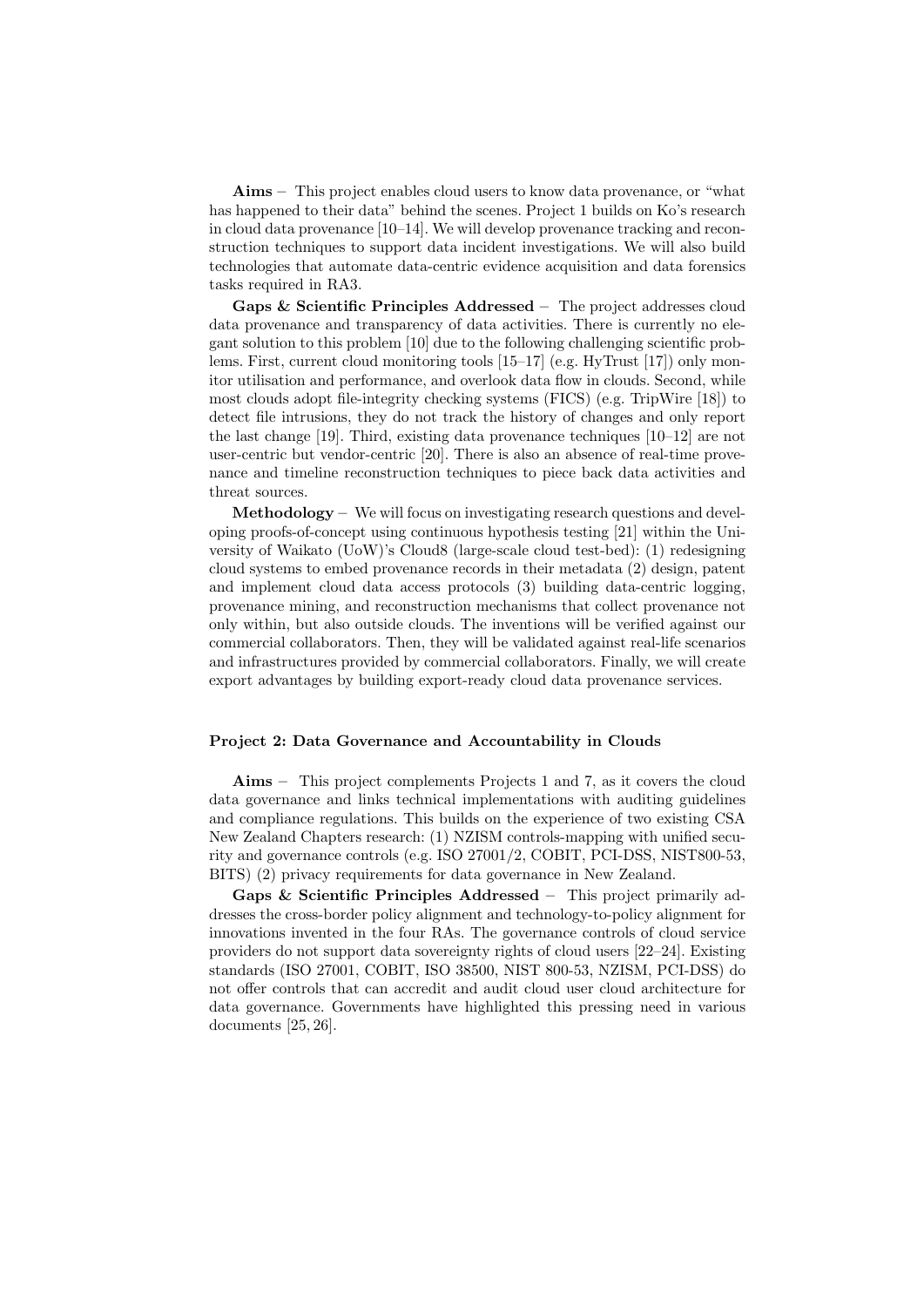Methodology – Comparative analyses of standards, legal controls and best practices will be conducted. Controls from our analysis will be documented according to the Deming (Plan-Do-Check-Act: PDCA) Cycle [27] as a first draft. Next, we will have two consultation rounds with industry (e.g. NZICT) and New Zealand Government (i.e. DIA, NZTE, ATEED). The unified framework draft will be accomplished. This draft will be sent to ISO committees, government and industry for review. The controls' validity will be tested by integration with software created by all RAs. Then, we will focus on publishing recommendations into international standardisation bodies (e.g. ISO, ITU-T). Finally, Cloud Security Alliance (CSA) (which is one of STRATUS research collaborators) will link up commercial collaborators to CSA corporate members, establishing a first-mover advantage and global market.

## 3.2 RA2: Protection of Privacy of Data During Processing and Storing

#### Project 3: Secure Information Retrieval / Encrypted Search

Aims – This project will first provide data centre owners with new storage tools that allows search operations on encrypted data and provide stakeholders tools for statistical analysis and testing of cloud data while preserving privacy at a granular level. This project builds on the University of Auckland's current work [28]. We will combine previous results on proxy-encryption for simple search operations in a multiuser setting [29–31] with our latest work [28, 32–38] supporting complex matching operations and indexing extensions.

Gaps & Scientific Principles Addressed – The main scientific principles addressed are cryptographic schemes which protect data confidentiality while supporting search operations on encrypted data. Current solutions either (1) support only simple queries based on equality matches (e.g. "Name=John") but not complex queries based on ranges (e.g. 18<Age<65), or (2) require users to share keys, complicating key management, i.e. requiring regular key regeneration. Related works have only partially solved these two issues. For example, singleuser searchable encryption schemes [39–41] only work well for single users, while semi-fledged multi-user schemes [42–45] force other users to only perform 'read' operations if a user 'writes'. More recently, full-fledged multi-user schemes allow multiple users to 'write' and 'read' without sharing keys [29–31] but only support keyword-based searches. We aim to support both complex queries and do not require users to share keys.

Methodology – We will define security requirements, business cases, and create partial prototypes based on our previous research [28]. Next, we will deploy a fully working mechanism and study indexing techniques enabling lower latencies for data retrieval. Our commercial collaborators will provide requirements, business cases and access to dedicated hardware. Indexing will be integrated to the search mechanism; a tool which minimises data exposure while doing fast indexing will be implemented. Then, we will integrate and validate on thin-clients with constrained resources (e.g. battery), and implement client-side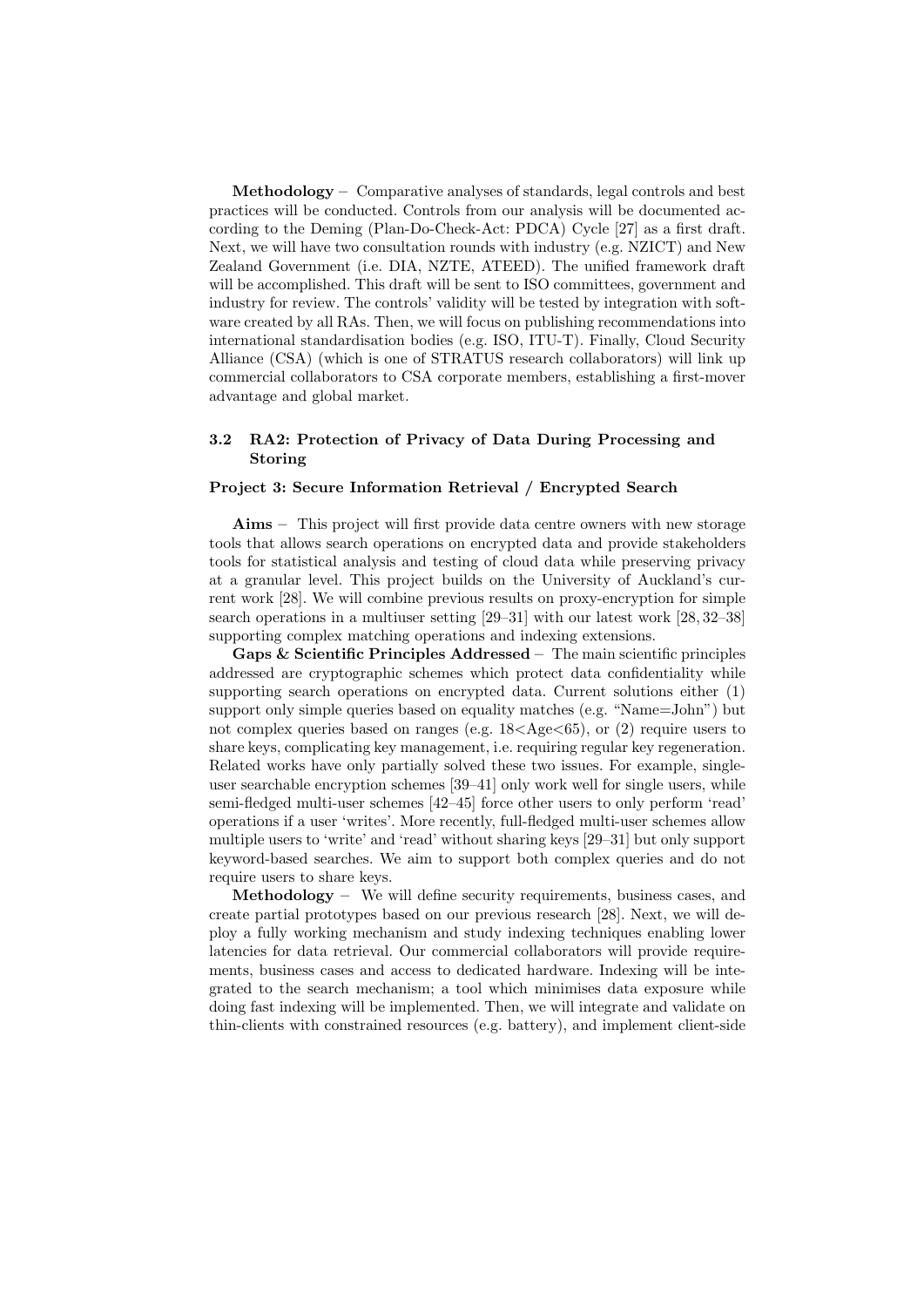crypto schemes. Finally, search optimisation and parallel execution extensions will be built.

#### Project 4: Efficient Privacy and Utility Preserving Encryption

Aims – This project attempts to achieve an efficient, practical method for a major scientific breakthrough: Gentry's fully homomorphic encryption (FHE) [46, 47]. FHE allows computers to process data without the need to decrypt them, thereby solving all cloud data privacy concerns. However, FHE is currently inefficient and impractical ( $\sim 15$  mins/1 kilobyte) [47]. Therefore, there are opportunities to introduce innovation that gives New Zealand cloud providers a competitive advantage. We will focus on implementing practical homomorphic cryptographic mechanisms for supporting meaningful computation on encrypted data, e.g. statistical functions.

Gaps & Scientific Principles Addressed – FHE's drawback is that it requires huge ciphertext and cryptographic material that is not practical with today's computational power. Recently, small optimisations have been proposed [48, 49]. Although these optimisations require smaller ciphertexts to work they are still far from being practical in a cloud environment serving large amount of users. Close to our approach is [47]. However, it is not ideal for corporates with numerous employees requiring access to the encrypted service. Pragmatically, our solutions will adopt partial homomorphic encryption (PHE), which supports a subset of well-defined operations. PHE is efficient in term of computation time. Furthermore, PHE can provide the same level of security as FHE. Our idea is that combining several PHE solutions supporting a range of operations can provide enough computation power to be used in several sectors including finance, healthcare and government. We will build from our previous work based on proxy encryption and Elgamal crypto blocks [29, 32, 33, 38].

Methodology – We will define security and functional requirements with business requirements and study related cryptographic schemes. A prototype with different functions will be implemented, tested and evaluated. Then, the prototypes will be optimised and delivered as SaaS products. Next, we will implement the support of thin-clients and provide a platform for integrating different providers' services.

# 3.3 RA3. Awareness and Response to Anomalous Data Activities Project 5: Real-time Situational Awareness

Aims – This project will draw from UoW's decade of machine learning (ML) experience (i.e. Weka [50]) , and passive network measurement and anomaly detection expertise [51–54] to develop new techniques enabling cloud stakeholders with real-time situational awareness (SA) of their data. SA is a top priority in several defence organizations globally [55], as there is currently a lack of techniques for instant identification of trouble spots in the cloud [56]. We will apply ML techniques to develop actionable insights to improve SA.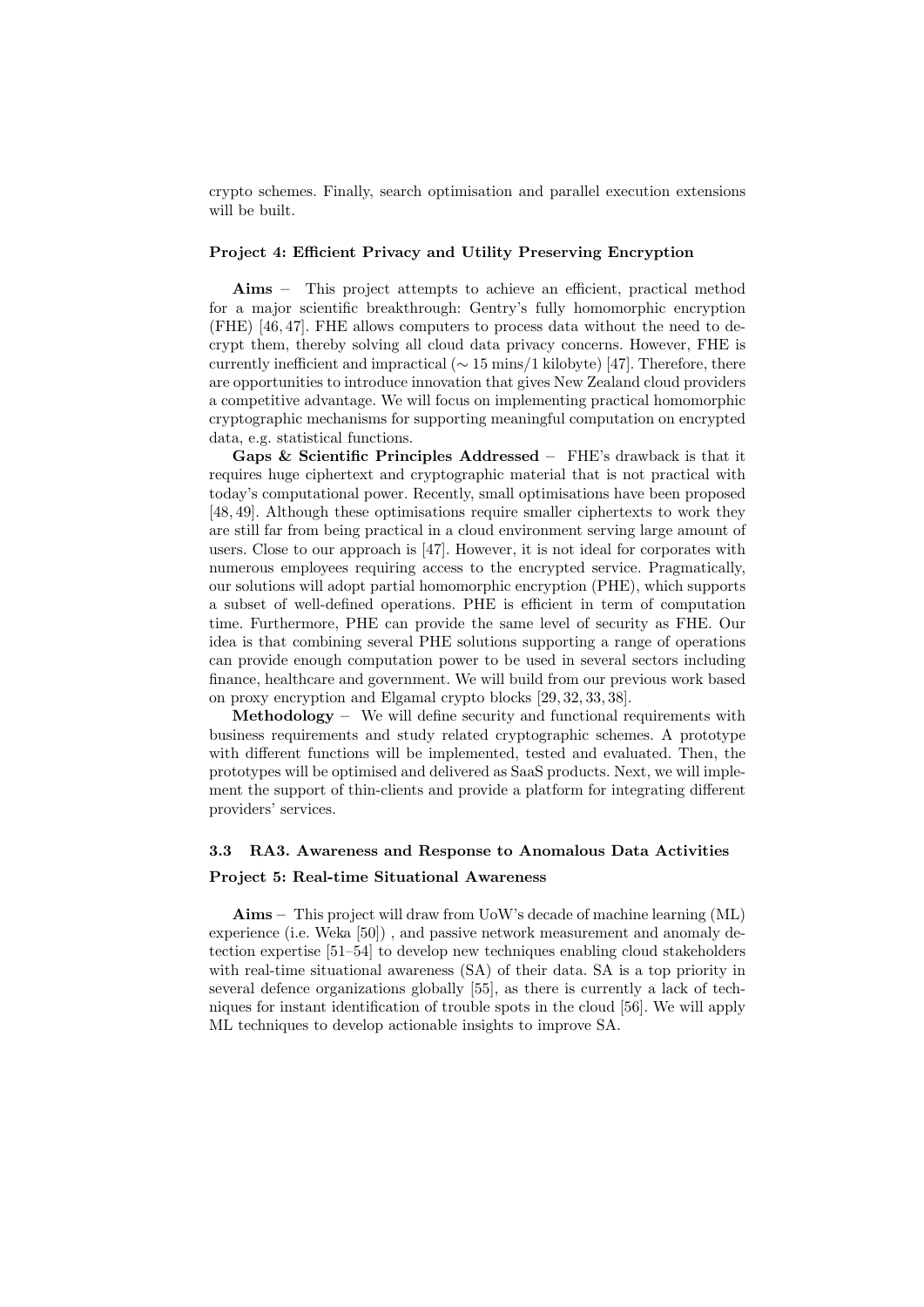Gaps & Scientific Principles Addressed – The ability to detect and report anomalous actions is the basis for notifying cloud stakeholders abnormal data provenance behaviour [57]. This permits active corrective actions rather than reactive. Cloud systems are also live and dynamic [10] – instances are live or shut down in ad hoc fashion. Therefore, accurately detecting and reporting abnormal behaviours from large-scale measurements with zero false positives is an open problem. SA needs to perform well with large data volumes, differentiate between harmless and malicious anomalies, and detect covert or stealthy information flows.

Methodology – Anomalous events will be identified and classified. Algorithms for effective detection over large datasets will also be developed. Next, the classifications and algorithms are combined to test against commercial collaborators and experimental findings from RA1. Finally, we will build export-ready cloud SA services integrated with the STRATUS platform.

#### Project 6: Effective Cloud Vulnerability Scanning

Aims – This project will develop new techniques to instantly reveal and remediate from cloud security vulnerabilities. Virtualization in clouds increase scale and utilization of infrastructures but brings about new complexities and vulnerabilities. Currently, clouds are protected by traditional methods designed for single machines (i.e. malware scanning using rule-based techniques, firewalls); these are not sustainable. Our work builds on Ko's existing research on Cloud failures [58] and his collaborative research with Bell Labs on cloud reliability.

**Gaps & Scientific Principles Addressed –** This project will create a cloud vulnerability scanning kit which will enable security consultants, cloud service provider and cloud user (e.g. SaaS companies) to identify and recommend remedies for both software [59, 60] and network vulnerabilities [61] efficiently. In the area of networks, work on addressing Internet Protocol version 6 (IPv6) related vulnerabilties (e.g. firewalls deployed for IPv4 only, transiting from IPv4 to IPv6) are lacking . Existing work include the SecureCloud [62], RedShield [63], software fuzzers [59, 60] and the THC IPv6 vulnerability scanning toolkit [61]. However, they are not ready for clouds' live and dynamic nature [11]. The main challenges stem from the widespread usage of virtualisation and software defined networks in clouds.

Methodology – We will automate fast and efficient malware analysis that traces back and attributes sources to empower law enforcement and prevent future outbreaks. Next, we will focus on classifying vulnerability types, and develop a suite of proofs-of-concept for each vulnerability type. Then, we will focus on tool productisation. Finally, we will build cloud vulnerability scanning suites for commercial collaborators.

#### Project 7: Attribution and Revocation of Actions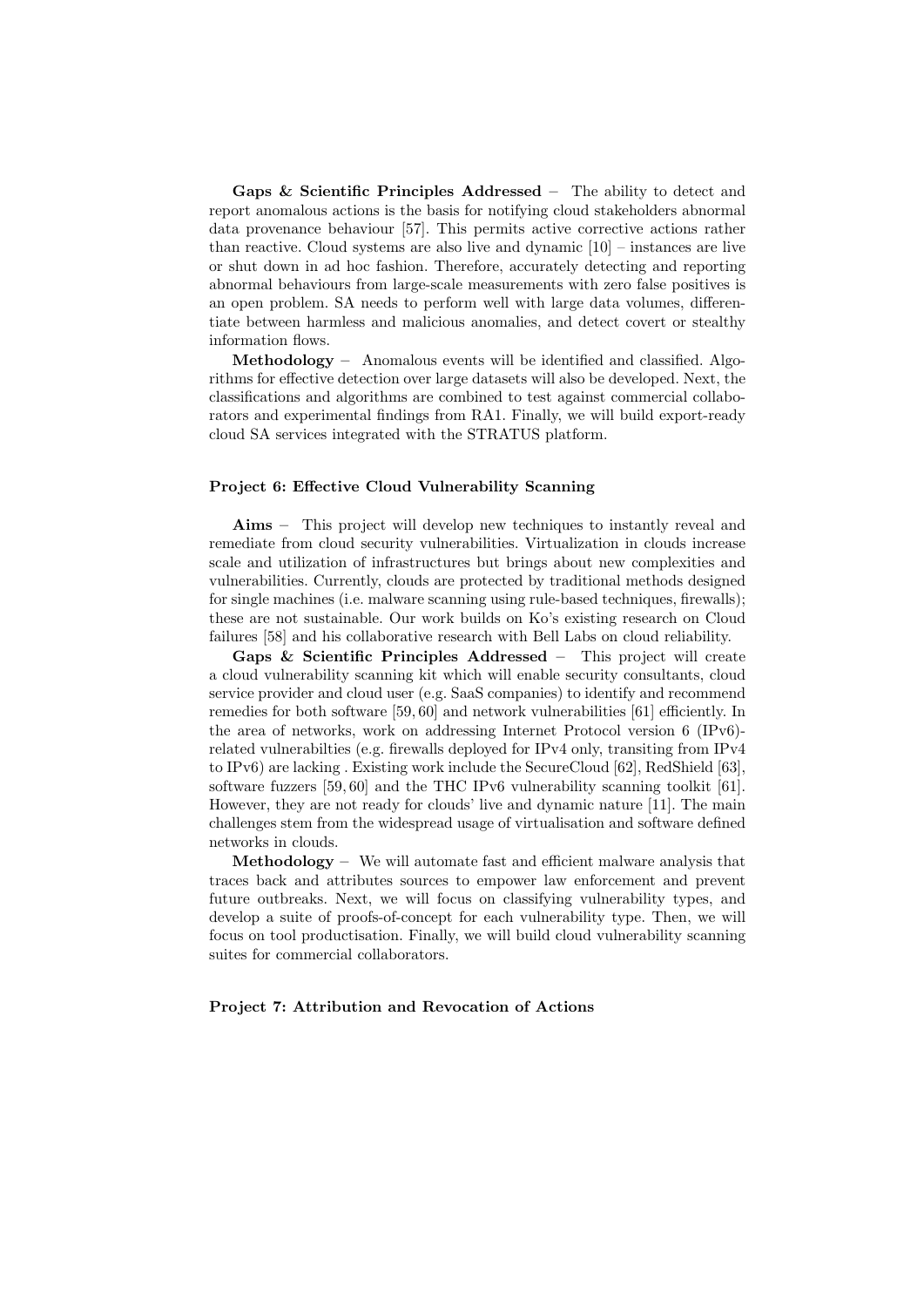Aims – This project builds on data from Projects 1, 2 and 5. Cloud stakeholders would have abilities to identify the actors or malware behind each cloud data anomaly, and revoke malicious actions, i.e. achieving true control of one's data. We will also develop the ability to cyber "fingerprint" attackers through identification and detection of their behaviours, and techniques. This automates repetitive tasks such as evidence collation, reducing workload of investigators.

Gaps & Scientific Principles Addressed – The principles addressed are identity management, access control [64–66], and revocation policies [67, 68]. Related work such as sticky policies, EnCoRe and revocation schemes often run into scale and latency problems [67, 69]. We aim to overcome these limitations to achieve near real-time control and policy implementation.

**Methodology** – We will focus on: (1) classification of identity types of all granularities within cloud systems, (2) development of access control policies which adhere to international auditing regulations identified by Project 2, and (3) building of proofs-of-concepts of attribution techniques. Our attribution techniques will be validated against our New Zealand commercial collaborators.

### 3.4 RA4. Resiliency and Recovery of Data

### Project 8: Rapid Disaster Recovery (DR) Infrastructure

Aims – This project will develop capabilities for efficient data protection and rapid recovery from untoward incidents, malicious attacks and acts of nature. This project builds on prior work on decentralised network federation systems [70] at Unitec's Centre for Computational Intelligence for Cyber-Security.

Gaps & Scientific Principles Addressed – The project primarily addresses the challenge of business continuity via data resiliency and recovery mechanisms [8]. Applications must rapidly come back online after a failure occurs to minimise losses. Two existing mechanisms: (1) network reconfiguration [9, 71, 72], and (2) virtual machine migration or cloning [73] operate at service or platform layer but none connects DR to the infrastructure layer or consider geographic and network-topological locations. Citrix [73] and Pokharel et al. [74] considered secondary cloud infrastructures for disaster recovery but they require extra physical sites, i.e. higher costs. As such, we will (1) build resiliency into services (2) create decentralized cloud storage techniques and (3) create multi-cloud based disaster recovery techniques.

Methodology – We will build resilient services focusing on business continuity. Then, we will develop automated data distribution techniques that decentralises data storage and achieves cost reduction. Next, we will setup an industry-grade disaster recovery infrastructure, enable seamless integration of existing clouds as part of single wide-area resource leasing federation and a structured peer-to-peer routing method.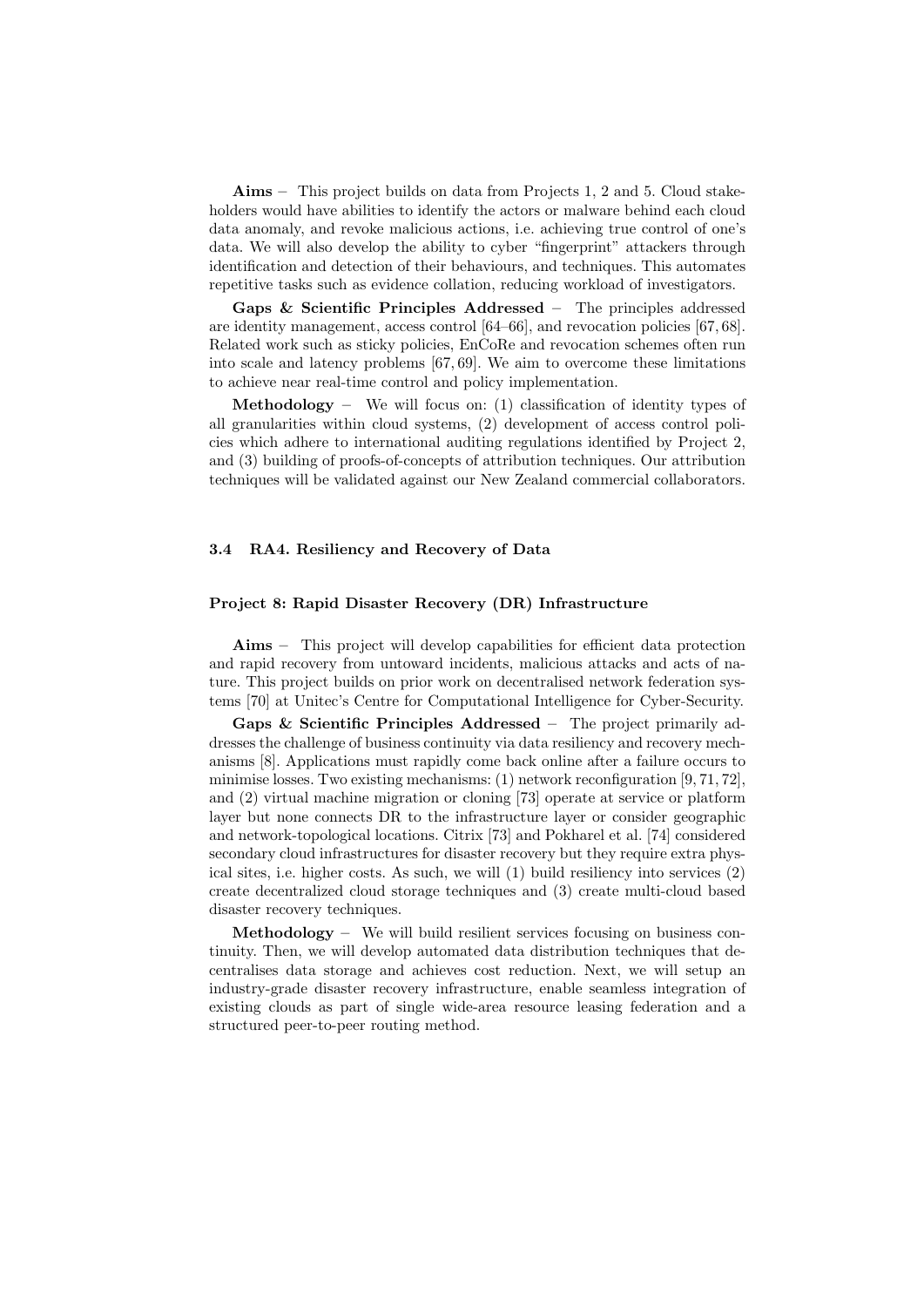# 4 Opportunities for Cloud Security: A Technology Platform with Multiple Applications

STRATUS not only has the potential to achieve the elements of data control, but also establish, maintain and continually develop a wide portfolio of user-centric cloud security technologies.

Some examples include the development of user-centric data provenance tracking tools, which can inform the whereabouts of data to their owners. Other examples include a fully homomorphic range of cloud applications for the healthcare, banking and government sectors – reducing the reliance and risk trusting of cloud computing privileged system administrators.

The ability to know about users' data also empowers us with the potential ability to revocate and attribute malicious activities, giving full control of data to users.

This mix of user-centric cloud technologies, skills and resources will comprise the STRATUS platform. Our goal is for the combination of successful, real world 'proofs-of-concept' with supporting resources to ensure easy access for exporters and domestic users alike.

# 5 Concluding Remarks

In this position paper, we presented STRATUS, a New Zealand cyber security research project focusing on empowering users with control over their data in third party environments such as the cloud. We will create a platform of novel security tools, techniques and capabilities which return control of data to cloud computing users. Such innovations empowering users to have data control offer opportunities for companies across the cloud computing value system.

We proposed four elements of security technologies around user control over their data including (1) transparency and auditability of data, (2) privacy of data during processing and storing, (3) detection and revocation of malicious actions, and (4) resiliency and rapid recovery from untoward events. When all elements are addressed, we will return data control to users. It is our proposition that for the cloud to be a truly trustable service, cloud service providers must not be data owners but data processors.

### Acknowledgements

This research is supported by STRATUS (Security Technologies Returning Accountability, Trust and User-Centric Services in the Cloud) (https://stratus.org.nz), a science investment project funded by the New Zealand Ministry of Business, Innovation and Employment (MBIE).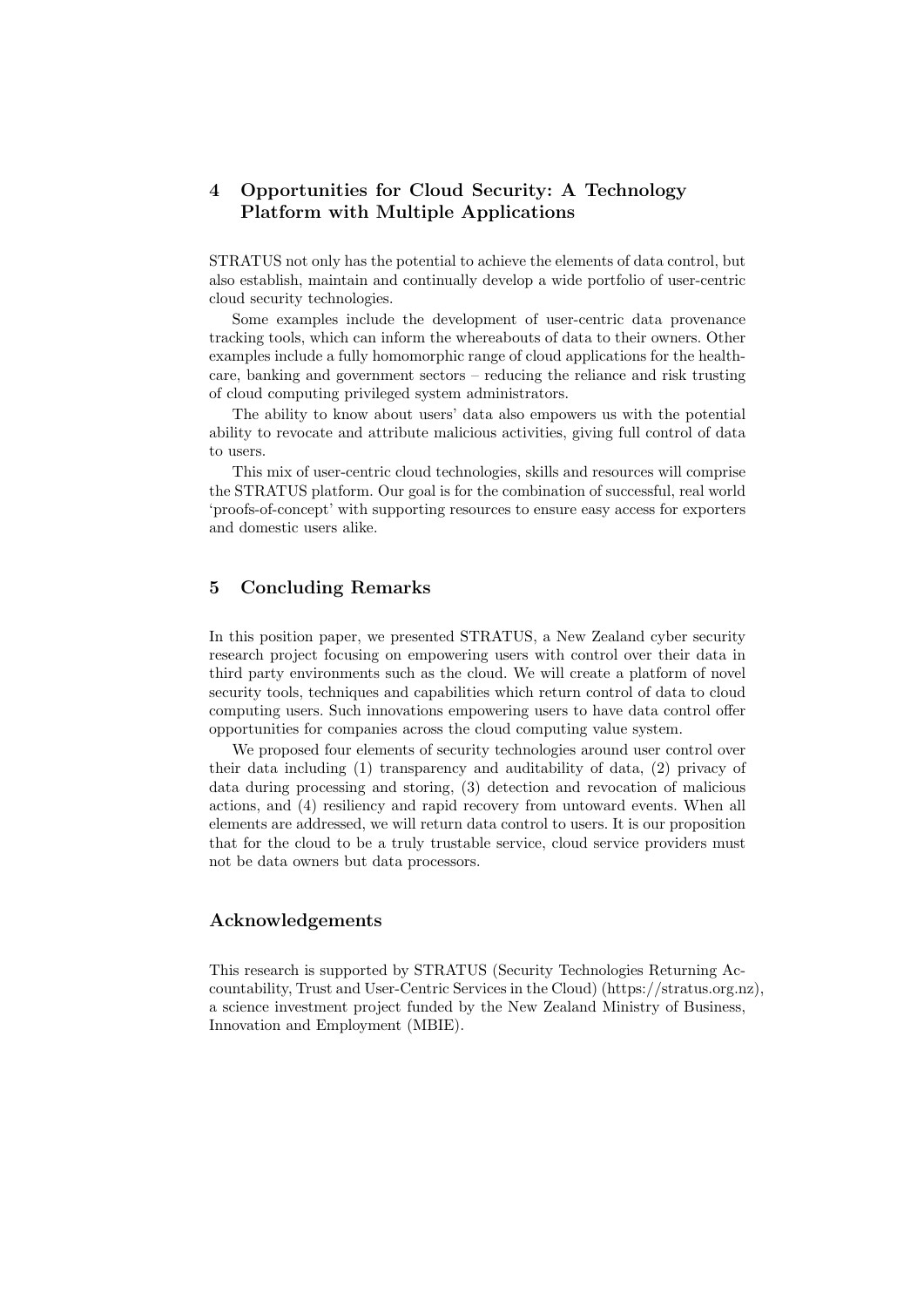#### References

- 1. Goldman, D., Pagliery, J., Segall, L. How celebrities' nude photos get leaked. http://money.cnn.com/2014/09/01/technology/celebrity-nude-photos/ index.html?iid=EL. CNN Money. Accessed 7 September 2015 (2014)
- 2. Quenqua, D. Guardians of Their Smiles. http://www.nytimes.com/2009/10/25/ fashion/25facebook.html. The New York Times. Accessed 7 September 2015 (2009)
- 3. Isidore, C., Goldman, D. Ashley Madison hackers post millions of customer names. http://money.cnn.com/2015/08/18/technology/ashley-madison-data-dump/. CNN Money. Accessed 7 September 2015 (2015)
- 4. Chen, A. GCreep: Google Engineer Stalked Teens, Spied on Chats. http://gawker. com/5637234/gcreep-google-engineer-stalked-teens-spied-on-chats. GAWKER. Accessed 7 September 2015 (2010)
- 5. Cloud Controls Matrix v3.0 Info Sheet. https://downloads. cloudsecurityalliance.org/initiatives/ccm/CCM\_v3\_Info\_Sheet.pdf Accessed 7 September 2015 (2013)
- 6. Calder, A.: Information Security Based on ISO 27001/ISO 1779: A Management Guide. Van Haren Publishing (2006)
- 7. Morse, E. A., Raval, V.: PCI DSS: Payment card industry data security standards in context. Computer Law & Security Review. 24(6), 540–554 (2008).
- 8. Alhazmi, O. H., Malaiya, Y. K.: Assessing Disaster Recovery Alternatives: On-Site, Colocation or Cloud. The IEEE 23rd International Symposium on Software Reliability Engineering Workshops (ISSREW). 19–20 (2012)
- 9. Wood, T., Cecchet, E., Ramakrishnan, K. K., Shenoy, P., Van der Merwe, J., Venkataramani, A.: Disaster recovery as a cloud service: economic benefits & deployment challenges. Proc. 2nd USENIX Conference on Hot Topics in Cloud Computing (HotCloud'10). Berkeley, CA, USA (2010)
- 10. Ko, R. K. L., Jagadpramana, P., Mowbray, M. et al.: TrustCloud A Framework for Accountability and Trust in Cloud Computing. IEEE 2nd Cloud Forum for Practitioners (IEEE ICFP 2011). Washington DC, USA, 1–5 (2011)
- 11. Ko, R. K. L., Kirchberg, M., Lee, B. S.: From system-centric to data-centric logging-Accountability, trust & security in cloud computing. Defense Science Research Conference and Expo  $(DSR)$ . 1–4  $(2011)$
- 12. Ko, R. K. L., Lee, B. S., Pearson, S.: Towards Achieving Accountability, Auditability and Trust in Cloud Computing. International workshop on Cloud Computing: Architecture, Algorithms and Applications (CloudComp2011). Kochi, India, 5–18 (2011)
- 13. Tan, Y. S., Ko, R. K. L., Jagadpramana, P., et al.: Tracking of Data Leaving the Cloud. Trust, Security and Privacy in Computing and Communications (TrustCom), IEEE 11th International Conference on. 137–144 (2012)
- 14. Zhang, O. Q., Ko, R. K. L., Kirchberg, M., Suen, C. H., Jagadpramana, P., Lee, B. S.: How to Track Your Data: Rule-Based Data Provenance Tracing Algorithms. Trust, Security and Privacy in Computing and Communications (TrustCom), 2012 IEEE 11th International Conference on. 1429–1437 (2012)
- 15. RACKSPACE Cloud Monitoring. http://www.rackspace.com/cloud/ monitoring/. Accessed 7 September 2015 (2015)
- 16. vRealize Hyperic. http://www.vmware.com/products/vrealize-hyperic/. Accessed 7 September 2015 (2015)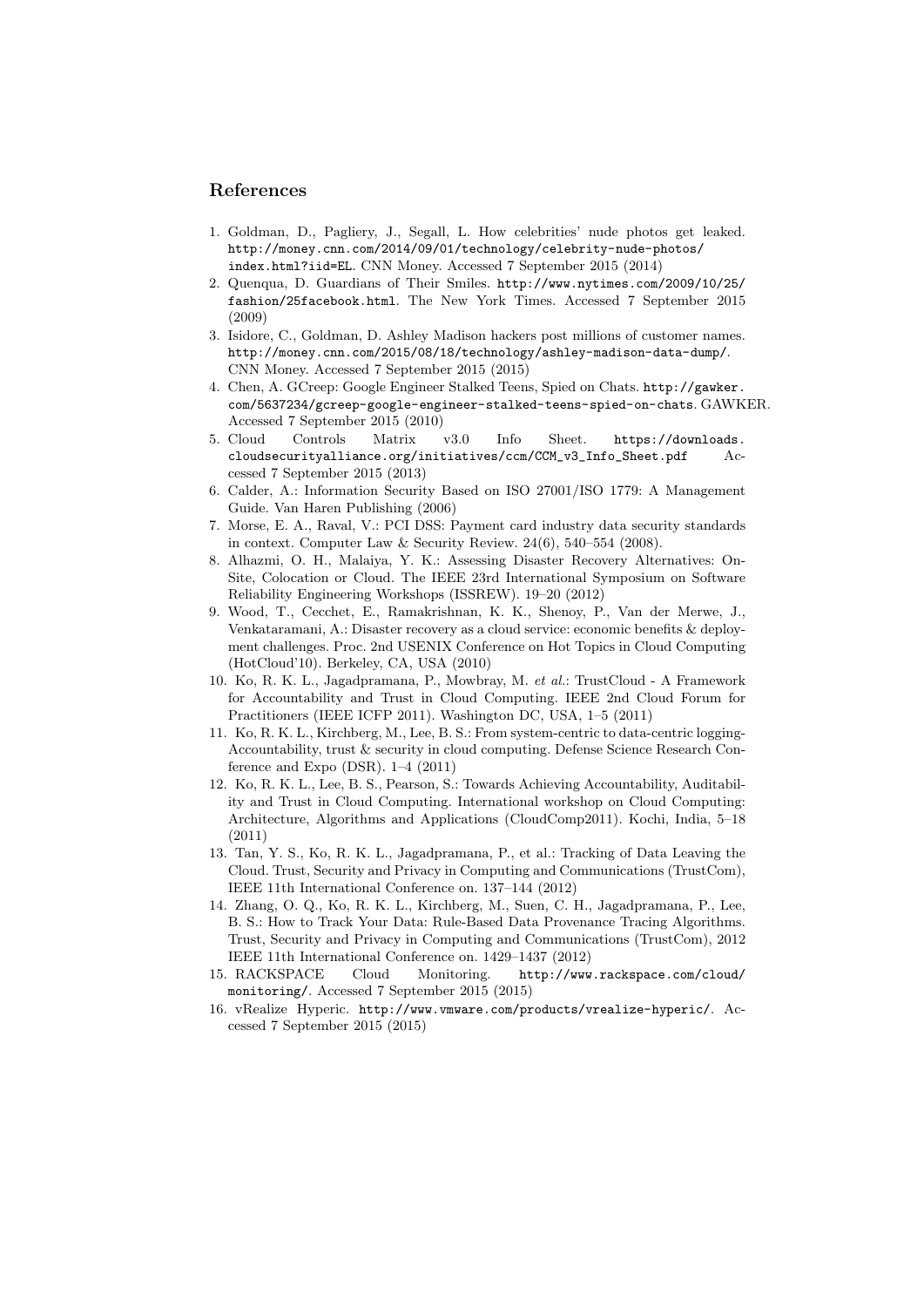- 17. HyTrust Products. http://www.hytrust.com/products/. Accessed 7 September 2015 (2015)
- 18. Kim, G. H., Spafford, E. H..: Experiences with tripwire: Using integrity checkers for intrusion detection. Purdue University Technical Reports. (1994)
- 19. Ko, R. K. L., Jagadpramana, P., Lee, B. S.: Flogger: A file-centric logger for monitoring file access and transfers within cloud computing environments. Trust, Security and Privacy in Computing and Communications (TrustCom), 2011 IEEE 10th International Conference on. 765–771 (2011)
- 20. Ko R. K. L., Goh G., Mather T., Jaini S., Lim R.: Cloud Consumer Advocacy Questionnaire and Information Survey Results (CCAQIS) v1.0. Cloud Security Alliance (2011)
- 21. Popper, K. R.: The logic of scientific discovery: Routledge. Taylor and Francis Group. (1959)
- 22. American Bar Association.: Achieving Legal and Business Order in Cyberspace: A Report on Global Jurisdiction Issues Created by the Internet. The Business Lawyer. 55, 1801–1946 (2000)
- 23. Bradshaw, S., Millard, C., Walden, I. : Contracts for clouds: comparison and analysis of the Terms and Conditions of cloud computing services. International Journal of Law & Information Technology. 19, 187–223 (2011)
- 24. Hon, W. K., Millard, C., Walden, I.: Negotiating Cloud Contracts Looking at Clouds from Both Sides Now. Queen Mary School of Law Legal Studies Research Paper. (2012)
- 25. Regulation (EC) No 45/2001 of The European Parliament and of The Council. The European Parliament (2001)
- 26. Government of New Zealand. Summary Comparison with Overseas Jurisdictions. http://www.consumeraffairs. govt.nz/legislation-policy/policy-reports-and-papers/ discussion-papers/international-comparison-discussion-paper/ part-2-summary-comparison-with-overseas-jurisdictions/. Accessed 7 September 2015 (2010)
- 27. Susanto, H., Almunawar, M. N., Tuan, Y. C.: Information security management system standards: A comparative study of the big five. (2011)
- 28. Eyers, D., Russello, G.: Toward flexible and unified security policies enforceable within the Cloud. 13th International IFIP Conference on Distributed Applications and Interoperable Systems (DAIS 13). Florence, Italy (2013)
- 29. Dong, C., Russello, G., Dulay, N.: Shared and searchable encrypted data for untrusted servers. Journal of Computer Security, 19, 367–397 (2011)
- 30. Russello, G., Dong, C., Dulay, N., Chaudron, M. R. V., Steen, M. van: Encrypted Shared Data Spaces. COORDINATION (2008)
- 31. Russello, G., Dong, C., Dulay, N., Chaudron, M. R. V., Steen, M. van: Providing data confidentiality against malicious hosts in Shared Data Spaces, Sci. Comput. Program. 75, 426–439 (2010)
- 32. Asghar, M. R., Ion, M., Russello, G., Crispo, B.: ESPOON: Enforcing Encrypted Security Policies in Outsourced Environments. ARES. (2011)
- 33. Asghar, M. R., Ion, M., Russello, G., Crispo, B. Securing Data Provenance in the Cloud. iNetSeC. (2011)
- 34. Ion, M., Russello, G., Crispo, B.: An implementation of event and filter confidentiality in pub/sub systems and its application to e-health. the ACM Conference on Computer and Communications Security. (2010)
- 35. Ion, M., Russello, G., Crispo, B.: Providing Confidentiality in Content-based Publish/subscribe Systems. SECRYPT. (2010)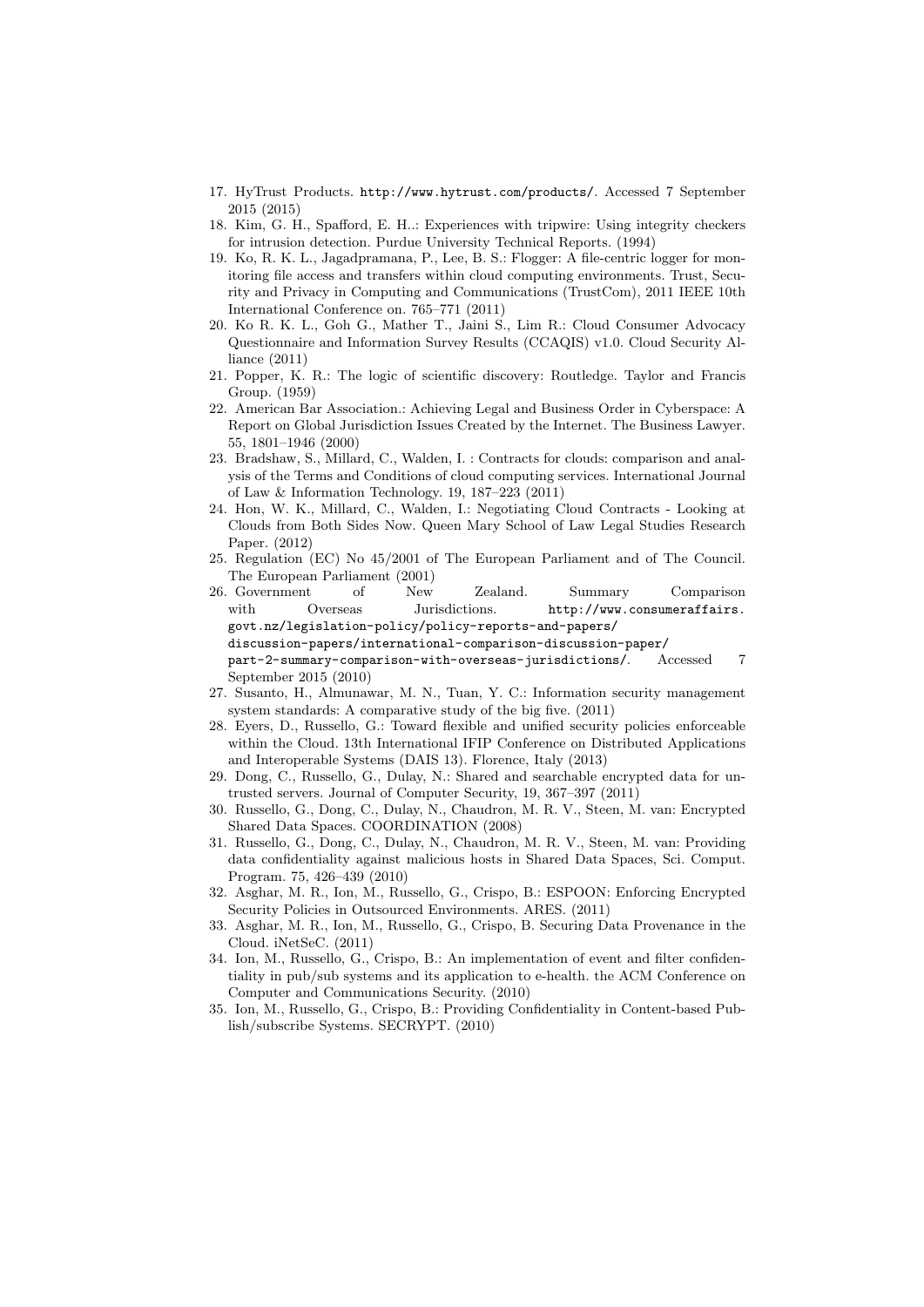- 36. Ion, M., Russello, G., Crispo, B.: Supporting Publication and Subscription Confidentiality in Pub/Sub Networks. SecureComm. (2010)
- 37. Ion, M., Russello, G., Crispo, B.: Enforcing Multi-user Access Policies to Encrypted Cloud Databases. POLICY. (2011)
- 38. Ion, M., Russello, G., Crispo, B.: Design and implementation of a confidentiality and access control solution for publish/subscribe systems. Computer Networks. 56, 2014–2037, (2012)
- 39. Bösch, C., Brinkman, R., Hartel, P. H., Jonker, W.: Conjunctive Wildcard Search over Encrypted Data. Secure Data Management. (2011)
- 40. Popa, R. A., Redfield, C. M. S., Zeldovich N., Balakrishnan, H.: CryptDB: protecting confidentiality with encrypted query processing. SOSP. (2011)
- 41. Song, D. X., Wagner, D., Perrig, A.: Practical Techniques for Searches on Encrypted Data. IEEE Symposium on Security and Privacy. (2000)
- 42. Li, M., Yu, S., Cao, N., Lou, W.: Authorized Private Keyword Search over Encrypted Data in Cloud Computing. Distributed Computing Systems (ICDCS), 2011 31st International Conference on. (2011)
- 43. Rhee, H. S., Park, J. H., Susilo, W., Lee, D. H.: Trapdoor security in a searchable public-key encryption scheme with a designated tester,. Journal of Systems and Software. 83, 763–771 (2010)
- 44. Yang, Y., Lu, H., Weng, J.: Multi-User Private Keyword Search for Cloud Computing. 2011 IEEE Third International Conference on the Cloud Computing Technology and Science (CloudCom). (2011)
- 45. Zhu, B., Zhu, B., Ren, K.: PEKSrand: Providing Predicate Privacy in Public-Key Encryption with Keyword Search. ICC. (2011)
- 46. Gentry, C.: A fully homomorphic encryption scheme. Stanford University. (2009)
- 47. Naehrig M., Lauter K., Vaikuntanathan V.: Can homomorphic encryption be practical?. Proceedings of the 3rd ACM workshop on Cloud computing security workshop. 113–124 (2011)
- 48. Brakerski, Z., Gentry, C., Vaikuntanathan, V.: (Leveled) fully homomorphic encryption without bootstrapping. ITCS. (2012)
- 49. Gentry, C., Halevi, S., Smart, N. P.: Fully Homomorphic Encryption with Polylog Overhead. EUROCRYPT. (2012)
- 50. Witten, I. H., Frank, E., Trig, L. E., Hall, M. A., Holmes, G., Cunningham, S. J.: Weka: Practical machine learning tools and techniques with Java implementations (1999)
- 51. Nelson, R., Lawson, D., Lorier, P.: Analysis of long duration traces. ACM SIG-COMM Computer Communication Review. 35, 45–52 (2005)
- 52. Alcock, S., Nelson, R., Miles, D.: Investigating the impact of service provider NAT on residential broadband users. (2010)
- 53. Lof, A., Nelson, R.: Comparing anomaly detection methods in computer networks. Fifth International Conference on Internet Monitoring and Protection (ICIMP). 7–10 (2010)
- 54. Alcock, S., Lorier, P., Nelson, R.: Libtrace: a packet capture and analysis library. ACM SIGCOMM Computer Communication Review. 42, 42–48 (2012)
- 55. Cloud Security Alliance. The notorious nine: cloud computing top threats in 2013. https://cloudsecurityalliance.org/group/top-threats/. Accessed 7 September 2015 (2013)
- 56. Krautheim, F. J.: Private virtual infrastructure for cloud computing. Proceedings of the 2009 conference on Hot topics in cloud computing. (2009)
- 57. Dr Dobbs Journal. SIEM: A Market Snapshot. http://www.drdobbs.com/ siem-a-market-snapshot/197002909. Accessed 7 September 2015 (2007)